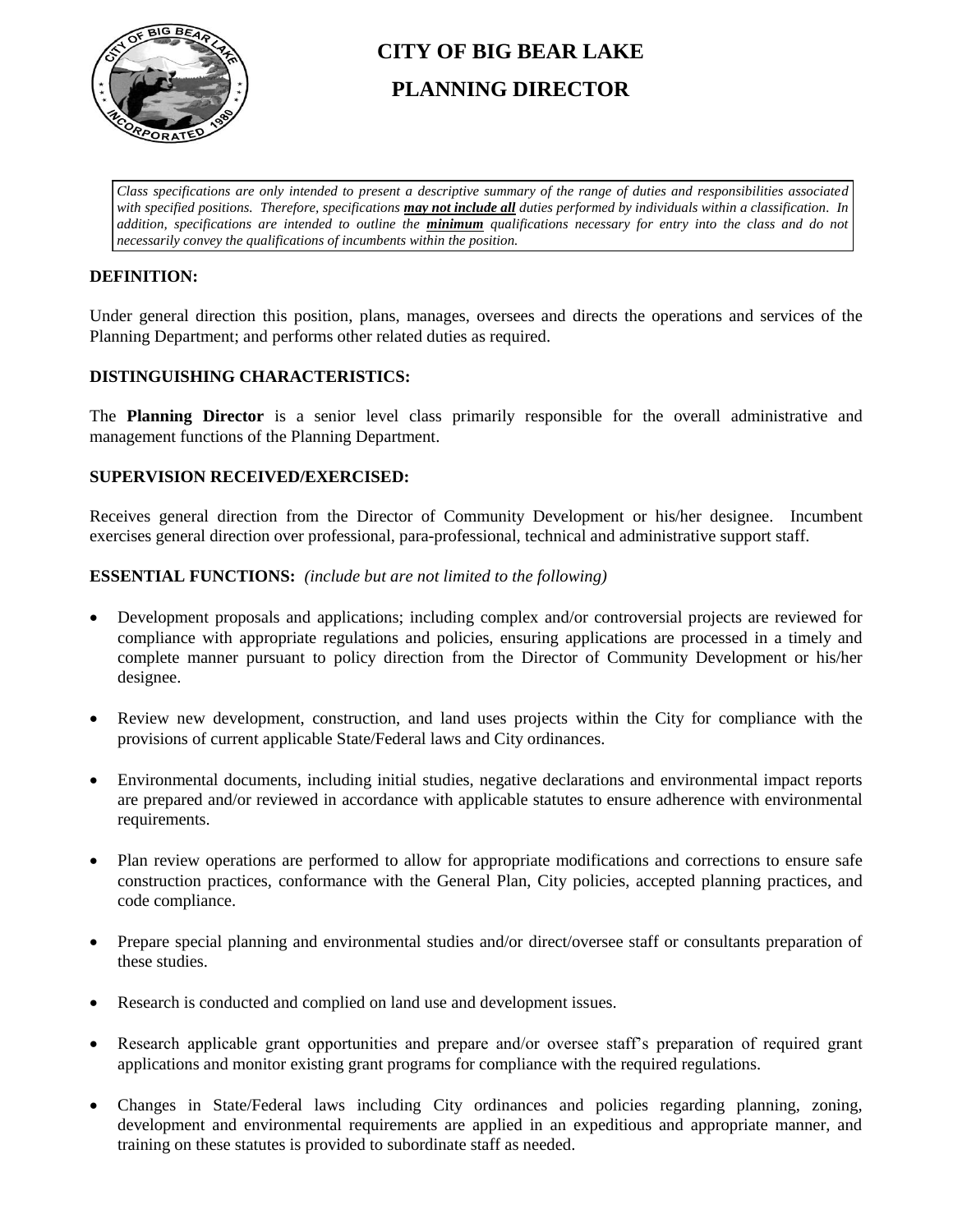- The Development Code, specific plans, and other development-related ordinances and policies are maintained and updated to reflect the General Plan, changes to State/Federal laws, and community values as directed by the City Council and Planning Commission.
- Consultation is provided to architects, builders, attorneys, contractors, engineers, and the general public regarding the City's development policies and standards.
- The primary operations of the Planning Division: such as application processing procedures are streamlined, to the extent possible, in an effort to promote effective customer service.
- Appropriate and effective communication is maintained with the Planning Commission to facilitate a collaborative and professional working relationship.
- Prepare agenda reports, ordinances and presentations that will be provided to the Planning Commission, City Council and other groups, as needed, regarding complex planning projects and City programs, with staff recommendations and analyses presented clearly and concisely.
- Attend and participate in Development Review Committee, Planning Commission, City Council and special community outreach meetings as needed.
- Assistance is provided to the Director of Community Development or his/her designee in support of senior level and general management duties including the completion of special projects as assigned.
- The budget for the Planning Division is prepared for the approval of the Director of Community Development or his/her designee.
- General direction and oversight is given to subordinates who are processing all planning related applications, to ensure their compliance with applicable regulations, policies and procedures as directed.
- Provide staff with the necessary resources and direction to complete their duties in a professional manner, deliver feedback and prepare performance evaluations in a timely fashion.
- Professional supervision and administration is primarily provided to the Planning Division; but may also be provided to the Building and Safety Division in the absence of departmental supervision or at the direction of the Director of Community Development or his/her designee.
- Establishes positive working relationships with representatives of community organizations, state/local agencies, consultants and members of the public.
- Performs other related and peripheral duties as required and necessary for the successful performance of this job.

#### **PHYSICAL, MENTAL, AND ENVIRONMENTAL WORKING CONDITIONS:**

Position requires prolonged or intermittent sitting, standing, walking on level, uneven, or slippery surfaces, reaching, twisting, turning, kneeling, bending, squatting, stooping and crouching. The position also requires grasping, repetitive hand movement, and fine coordination in preparing reports and using a computer keyboard in the performance of daily duties. Additionally, the position requires near and far vision when reading correspondence, and using the computer, and acute hearing is required when providing phone service and communicating in person. The ability to lift, drag, and push files, paper, and documents weighing up to 25 pounds also is required. The employee may be required to travel to different sites and locations; when working outdoors the incumbent may encounter extreme weather conditions, including wet, hot, cold, wind, snow, ice, and